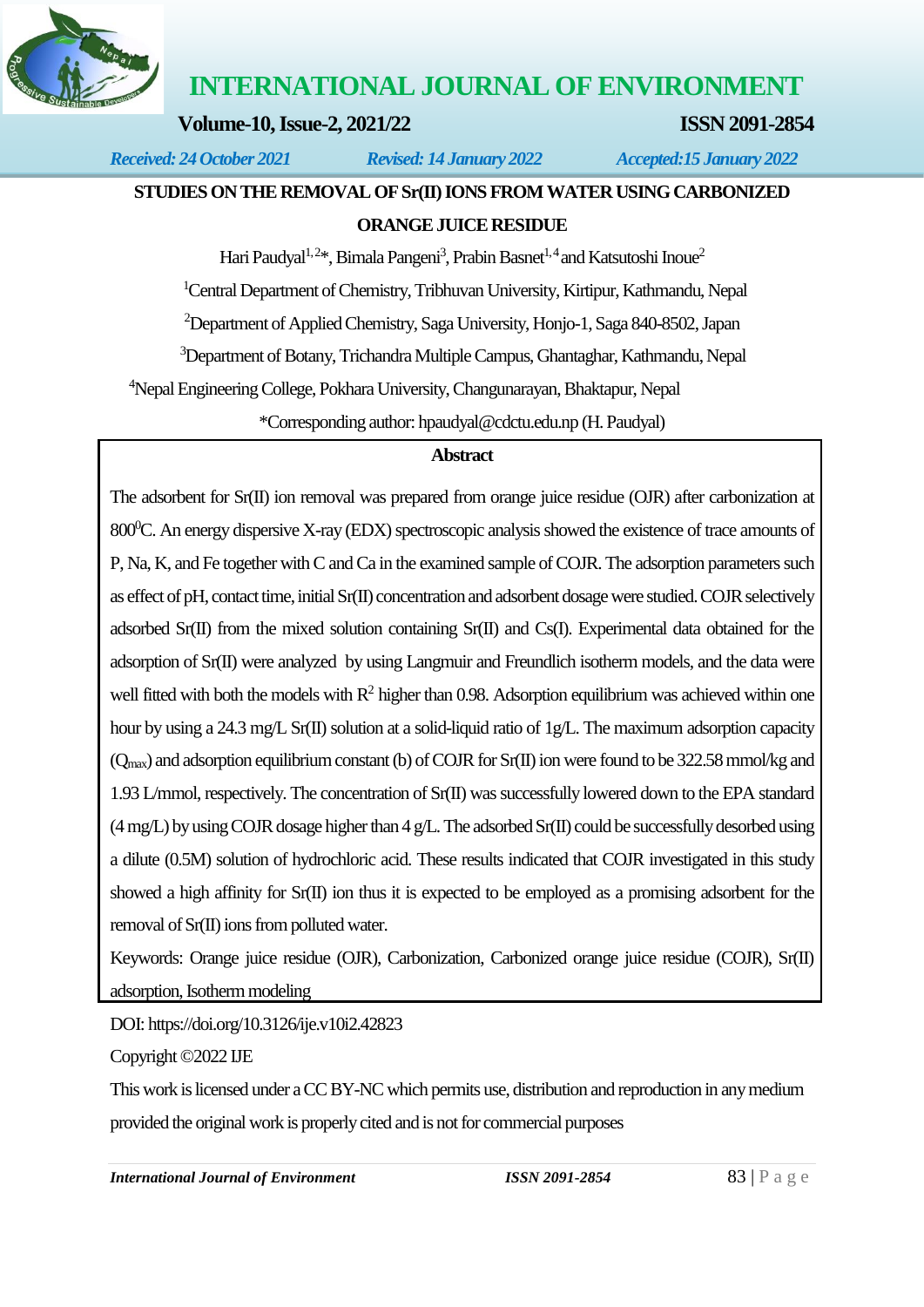# **Introduction**

The strontium generally exists in very low concentration on the earth's crust. Because of its high reactivity, it is rarely found in pure form; however, it occurs in the form of minerals like strontianite and celestite (Pangeni et al., 2014). The strontium occurs in its various radioactive as well as non-radioactive isotopes.  $^{90}$ Sr and  $^{85}$ Sr are the most common and very important radioactive forms of strontium which are used as fuel in nuclear reactors (Murthy and Pamar2011; Sachse et al., 2012). Apart from this, <sup>87</sup>Sr is another widely used non-radioactive isotope of strontium and its compounds like strontianite and celestite are used in manufacturing X-ray absorbing glass for cathoderay tubes, removal of lead from ZnSO<sub>4</sub> solution in the electrolytic zinc processing, electro-ceramic, oxide superconductors, oxygen eliminator in electron tubes, and production of glasses for color television (Maskani and Ghazvini 2009; Ahmapur et al., 2010; Murthy and Pamar, 2011). Toxicity of non-radioactive isotopes of Sr (II) is less for human health as compared to radioactive forms. The wastewater generated in the nuclear reactor contains a considerable amount of radioactive  ${}^{90}Sr$  (Ma et al., 2010). Because of its chemical similarity to Ca(II), it can be easily accumulated in our bone tissue by replacing Ca(II) ions of hydroxyapatite (Grynpas et al., 1996). Once the radioactive  ${}^{90}Sr(II)$ incorporated into the bone tissue, it continues to irradiate localized tissues and promote the development of bone sarcomas, leukemia, and cancer (Karasyova et al., 1999; Pangeni et al., 2014). Due to the high toxicity of  $\rm{^{90}Sr(II)}$  and its compounds, it is desired to bring the concentration in the wastewater to less than or equal to 8 pC<sub>i</sub>/L which is equivalent to 5.67×10<sup>-11</sup> mg/L. However, in the case of the non-radioactive Sr(II), the maximum acceptable level in drinking water is set as 4 mg/L by United State Environmental Protection Agency, EPA, (Murthy and Pamar 2011). Naturally, the water insoluble strontium compounds may be dissolved due to different geochemical reactions on the earth'scrust which then easily mixed with the portable water resources thereby invites strontium pollution whereas anthropogenic pollution is caused from the discharge of waste water generated from strontium based industries, nuclear energy manufacturing and testing of nuclear weapons. The water soluble strontium based pollutants are a greater threat to human health than the water insoluble ones (Garcia et al., 2007; Paudyal et al., 2014).Therefore, it is necessary to remove excess concentration of Sr(II) and its soluble compounds from drinking water and wastewater as much as possible. The methods such as adsorption supported liquid membranes with strip dispersion, ion exchange, solvent extraction, and precipitation are widely used for the removal of Sr(II) from water. These methods require either synthesis of resin and ion exchange membrane or use some soluble chemicals as precipitant. The precipitation of Sr(II) produced huge amount of toxic sludge and may also invite the trouble of incomplete removal due to solubility limit. Although the use of plastic based commercially available ion exchange resins for Sr(II) removal is effective, however, it produced huge amount of Sr(II) rich solid waste of non-degradable polymer which further invites the environmental pollution. Other methods such as membrane and reverse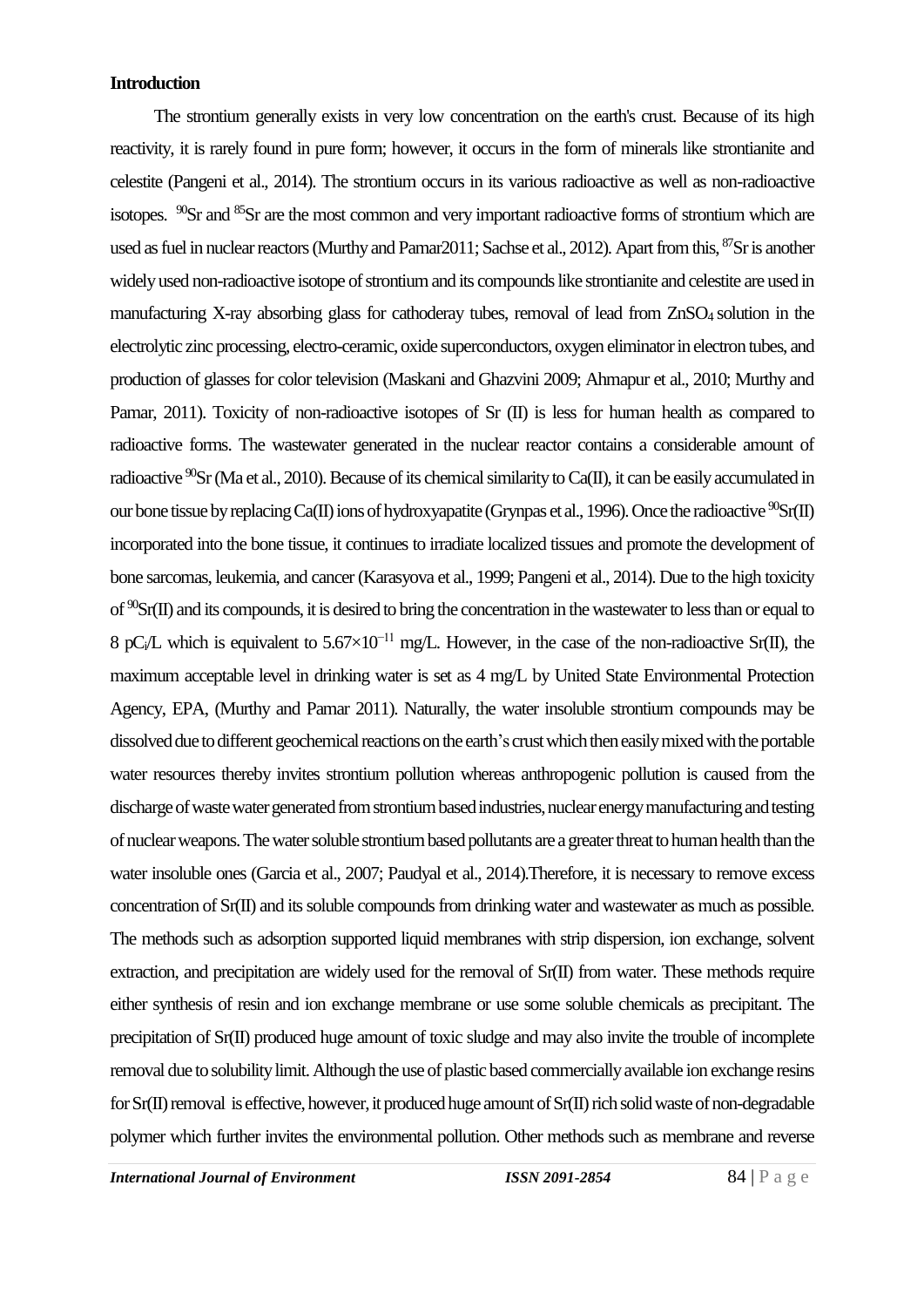osmosis are little bit expensive for water treatment (Paudyal et al., 2014). Owing to this, the adsorption of Sr(II) using waste agricultural biomass after some chemical modification can be one of the promising and economical process because feed material for this is waste biomass itself and has functional varieties for modification in natural biopolymer for selective adsorption of targeted ion.

The orange is one of the very popular citrus fruit cultivated worldwide mainly for juice. There are two varieties of orange fruits i.e., sweet and bitter, former are most commonly consumed. The juice of orange fruits is rich in essential minerals and vitamins which provide a necessary health benefit to our body. The antioxidants and insoluble dietary fiber present in the juice of these fruits are considered to decrease the risk of many chronic diseases, cancers, and heart diseases; hence, orange juice processing is one of the most important food industries in the world. Because of the increasing population and consumption rate of orange juice worldwide, its cultivation and juicing industries are also increasing. After juicing, nearly one half of the orange fruit is converted into orange juice which is commercial product whereas another half remains as waste residue called orange juice residue (OJR). A large amount of OJR is thus produced from orange juice factories every year worldwide. Now, such waste is usually composted to make organic fertilizer or dumped into landfill sites. To improve the economic status of orange farmers and effective management of OJR, it is necessary to prepare some value added material from this wasted OJR. In our previous study (Paudyal et al., 2014), the natural cation exchanger containing exchangeable Ca(II) was prepared after the saponification of OJR using Ca(OH)<sub>2</sub> for Sr(II) ion removal. Although saponified OJR successfully removes Sr(II) from water, it is suffered from some troubles for practical use such as decaying which generates bad smell during repeated usage together with destruction of active sites and requires many times of water washing to remove residual calcium and water-soluble organics, resulting in high production cost. To extend the field of effective use of OJR, the dried powder of OJR was first incinerated at high temperature to produce much stable and robust carbonized orange juice residue (COJR) in the present work to remove Sr(II) ion from water. In addition to this, effectiveness of COJR for Sr(II) was studied by evaluating effect of pH, contact time, COJR dosage and initial Sr(II) concentration together with desorption behavior in batch mode.

#### **Materials and Method**

# *Materials and chemicals used*

The feed material, orange juice residue (OJR), employed for the preparation of adsorbent was kindly supplied from JASaga beverage Co. Ltd., Japan free of cost. The anhydrous strontium chloride (SnCl<sub>2</sub>), hydrochloric acid (HCl), and sodium hydroxide (NaOH) were purchased from Wako Chemicals Co. Ltd., Japan. The stock solution of strontium (1000 mg/L) was prepared by dissolving 1.78 g of anhydrous SrCl<sub>2</sub> in one liter of de-ionized water. The working solutions were prepared by diluting the stock solution at the time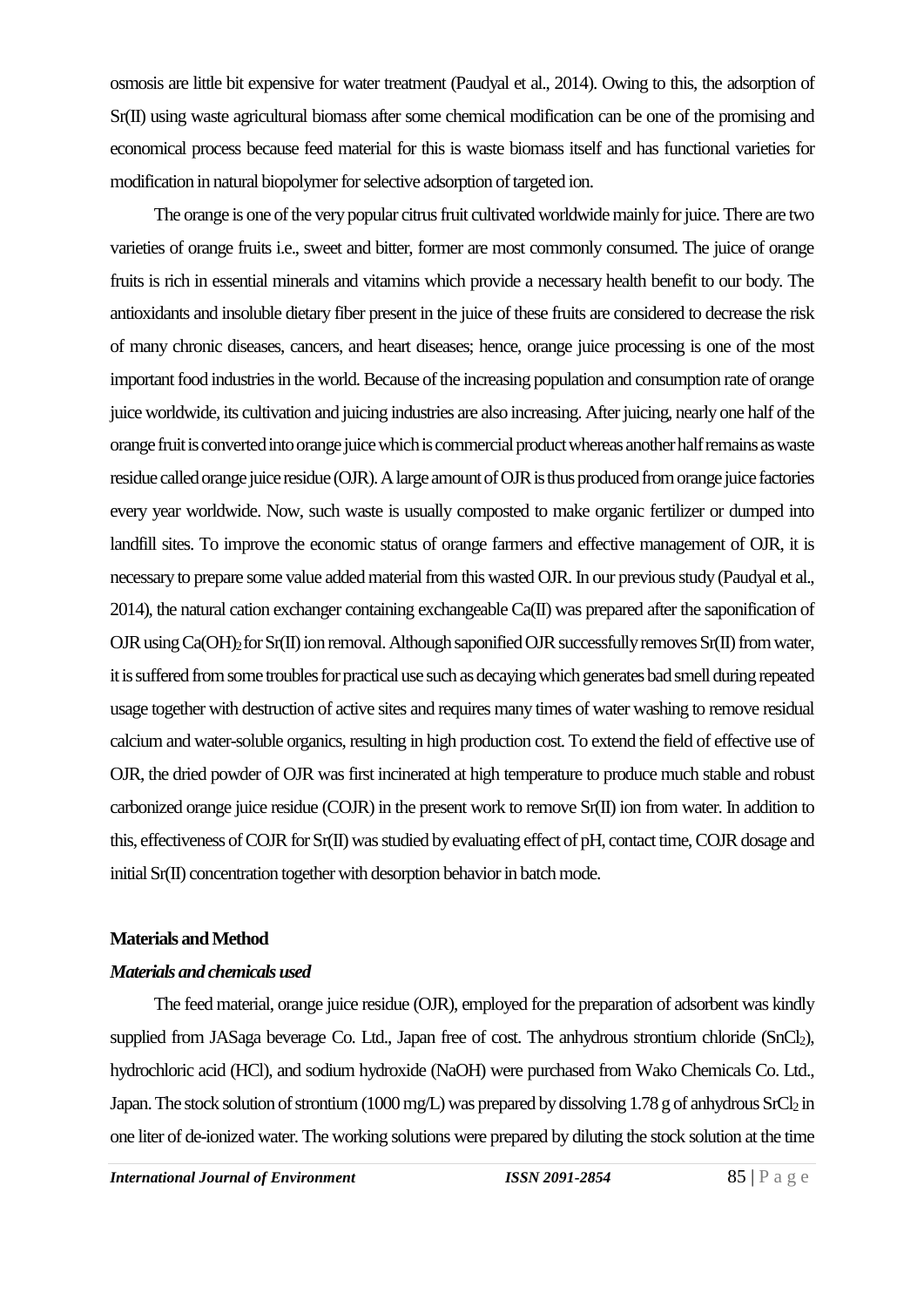of experiment. The pH of the solution was adjusted by adding some drops of either 0.1MHCl or 0.1M NaOH solution. The standard solution of strontium (1000 mg/L) purchased from Sigma Aldrich, Japan was used for the calibration of ICP-AESfor Sr(II) measurement.

# *Instrumentation and analysis*

The muffle furnace (KJ-M1200-X) with  $Cr_2Al_7Mo_2$  resistance at heating element having insulating double layer of alumina ceramic fiber was used for the carbonization of OJR. The pH of the solution was controlled by using pH meter (TOA DKK model, HM-30R).The concentration of Sr(II) was determined by an inductively coupled plasma atomic emission spectrophotometer (ICP-AES-8100).The elemental analysis of the COJR and Sr(II) loaded COJR were carried out by using an energy dispersive X-ray (EDX) spectrometer (Shimadzu model, EDX-800HS) whereas SEM images were recorded using scanning electron microscope (JEOL model JSM-5900) at acceleration voltage of 15 kV.

# *Carbonization of orange juice residue*

From our previous experience, it was found that if we use raw orange juice residue (OJR) directly as an adsorbent, some organics such as citric acid, pectic acid, sugar, and limonene compounds were partly dissolved in water which may impede the adsorption reaction. Thus raw OJR is not effective to use as an adsorbent for Sr(II) ion removal. Here, the chemical stability and aqueous insolubility of OJR was improved by carbonization reaction at high temperature. Before carbonization, the OJR was first washed several times with distilled water to remove external dirt and water soluble organics then it was dried in a convection oven at 70°C for 4 days. After complete drying, the dried product was grounded into fine particles and was employed for carbonization reaction as follows.

For the carbonization, a very simple method of carbonization without using any activation process was employed. Fifty gram of the dried OJR was placed in an alumina crucible with an alumina cover then this crucible was placed in another larger alumina crucible and covered with graphite powder and capped with an alumina cover to prevent oxidation in a Muffle furnace. The crucible set was put into a furnace with a heating rate of 5°C/min up to 800°C temperatures. The carbonized product was kept inside the furnace and left for cooling until the temperature inside the furnace became equal to temperature of the laboratory to prevent the oxidation of carbonized material in air at high temperature. After cooling, the carbonized product was collected, washed with distilled water to remove soluble impurities and minerals then finally subjected to drying using a convection oven at 70°C. The product obtained in this way is inferred to carbonized orange juice residue and abbreviated as COJR henceforth, which was employed as an adsorbent for the removal of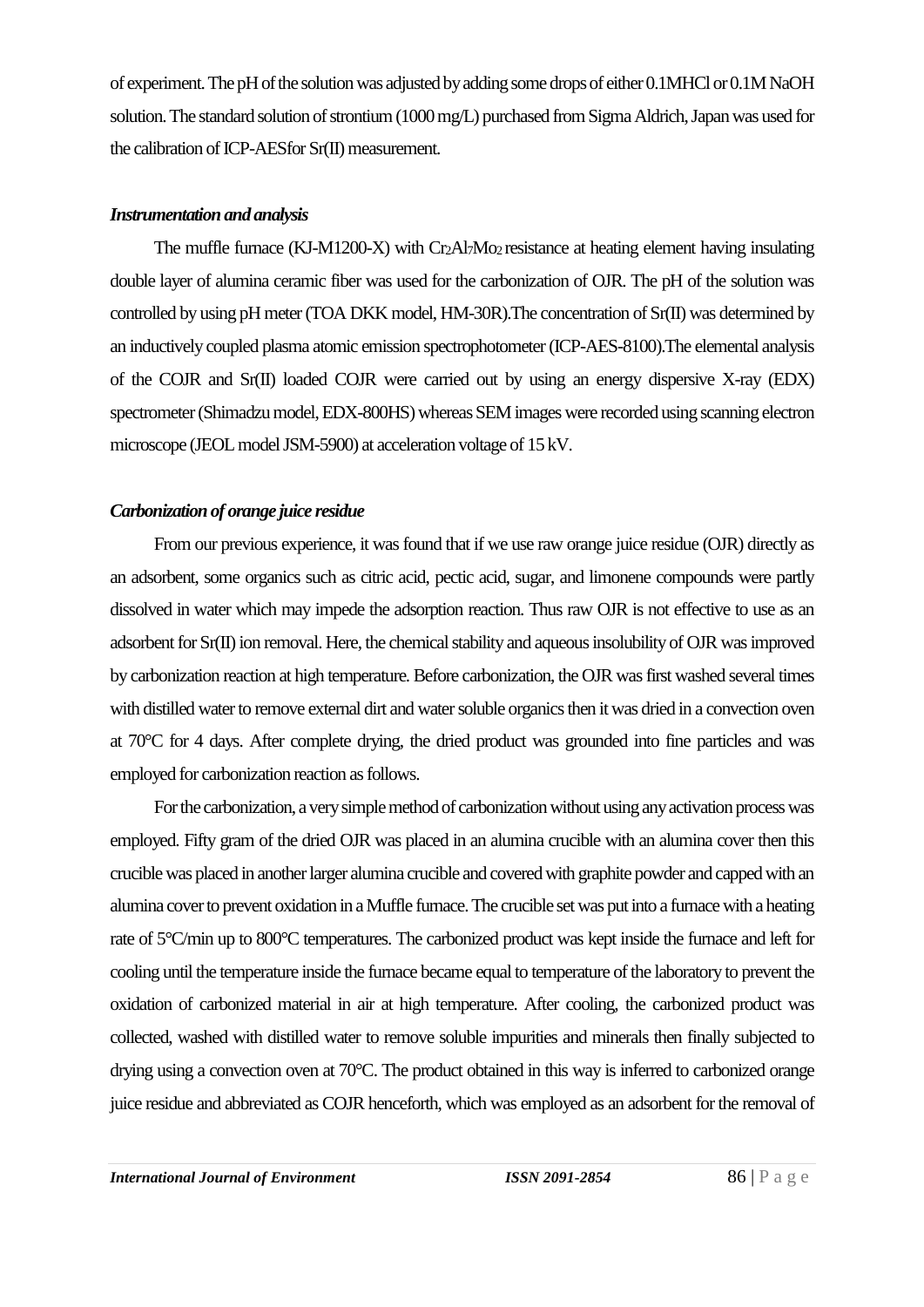Sr(II) ion from water. The details of the COJR preparation and removal pathways of Sr(II) ion onto investigated COJR adsorbent is demonstrated in the flow sheet shown in **Fig. 1.**



Fig. 1. Flowsheet showing the details of the preparation of COJR for the removal of Sr(II) from water.

### *Batch wise studies for the adsorption of Sr(II) ion*

The batch experiment was generally carried out by mixing a predetermined amount of adsorbent and adsorbate followed by shaking and solid liquid separation. In the present study, each batch experiments were performed by contacting COJR with modeled solution of Sr(II) ion. The batch adsorption test of Sr(II) onto COJR from aqueous mediumwas investigated at 30°C. The effect of pH forthe adsorption behavior of Sr(II) by COJR was carried out by shaking a series of sample bottles containing 10 mL of metal solution (0.05 mmol/L Sr(II) and  $7.5 \times 10^{-3}$  mmol/L Cs(I)) and 10 mg of COJR at varying pH ranging from 2 to 9. The kinetics and isotherm studies were conducted with COJR at optimal pH of 5.6. The bottles were horizontally agitated on a shaker at 150 rpm for 24 hrs at 30°C using thermo-stated shaker. The optimum time to attain adsorption equilibrium was investigated by shaking COJR and Sr(II) solution (0.25 mmol/L) at solid liquid ratio of 1 g/L by varying the contact times up to 4 hours. The adsorption isotherm studies were carried out by mixing 10 mg of COJR with 10 mL of Sr(II) solution at different concentrations. After shaking with a predetermined interval of time, the samples were filtered then the filtrate were analyzed for Sr(II) ion concentration by using ICP-AES.The pH of the solution was adjusted to required value by adding0.1M HCl or 0.1M NaOH solution in all the experiments. The percentage adsorption (A%) of Sr(II) ions and Sr(II) uptake capacity (Q, mmol/kg) were evaluated by using following mass balance relationship as:

$$
Q = \frac{C_i - C_e}{W} \times V \qquad (1)
$$

*International Journal of Environment ISSN 2091-2854* **87 | P a g e**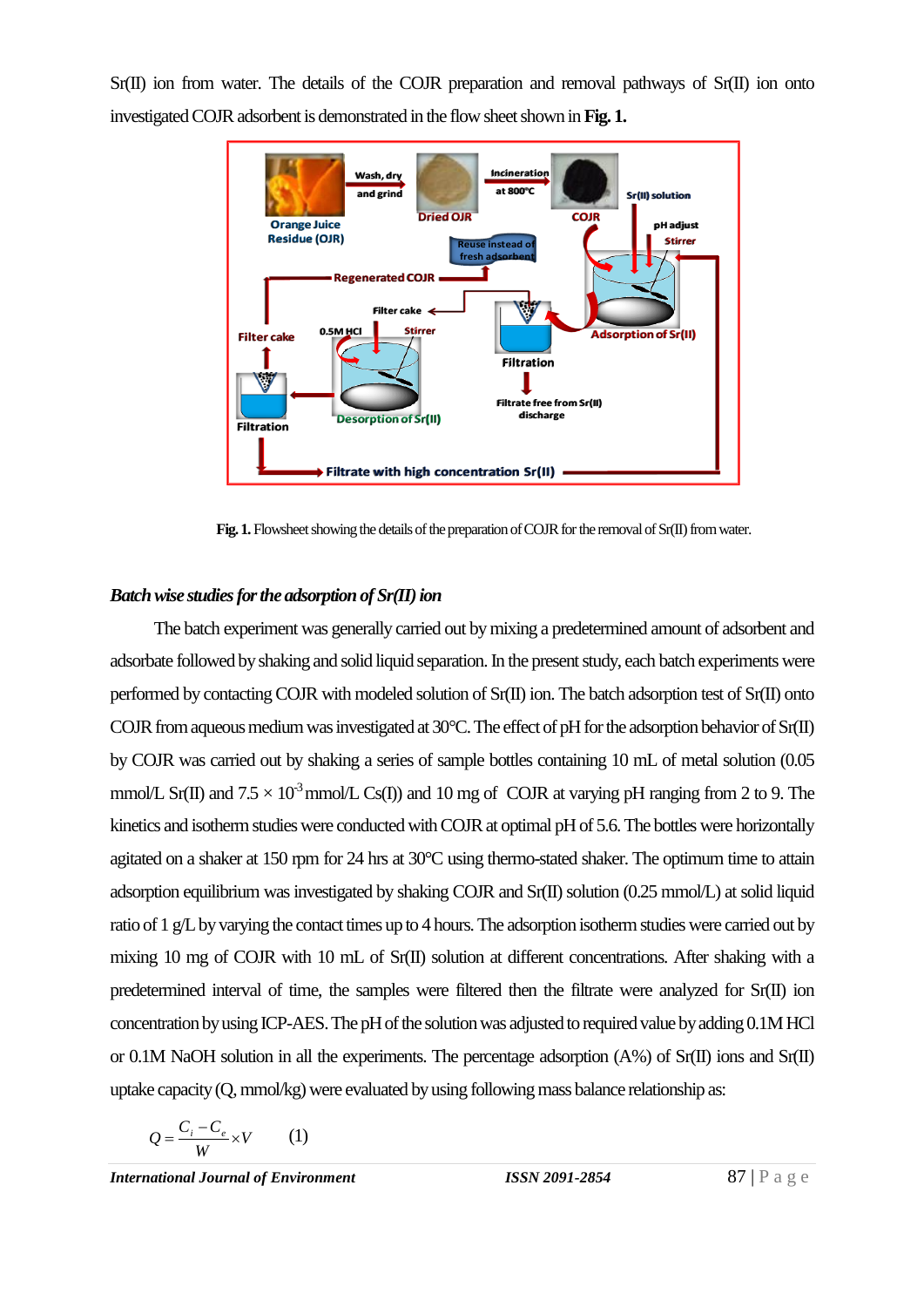$$
(2) \% A = \frac{C_i - C_e}{C_i} \times 100
$$

Where,  $C_i$  and  $C_e$  are initial and equilibrium Sr(II) concentrations (mg/L), respectively, W is the dry weight of COJR used $(g)$  and V is the volume of feed solution in liter.

#### *Desorption of Sr(II) ion*

Prior to Sr(II) desorption, the Sr(II) loaded COJR was first prepared by shaking 5 g of COJR with 500 mL of Sr(II) solution (4 mmol/L) for 24 hrs. After that it was filtered, residue was collected, and dried which is termed as Sr(II) loaded COJR and abbreviated as Sr(II)-COJR here after.To identify the effective solution for desorption of Sr(II) ion, the preliminary desorption tests were carried out by using acid (1M HCl), base (1M NaOH) and neutral (1M NaCl) solution at  $5$  g/L solid liquid ratio. From this, the acid solution was found to be effective for the desorption of Sr(II) from Sr(II)-COJR. Thus optimization of desorbing hydrochloric acid was done by varying its concentration ranging from 0 to 1M. It was confirmed from three independent replicates that the batch experiments were reproducible within at most 2% error. The percentage desorption (%D) was determined according to Aryal et al., 2022 using following equation

% 
$$
D = \frac{A_r}{A_a} \times 100
$$
 (3)

Where,  $A_r$  and  $A_a$  are the amounts of Sr(II) released and adsorbed (mmol/kg), respectively.

#### *Determination of total organic carbon*

The dissolution of total organic carbon (TOC) from adsorbent not only interfere adsorption process but also destroys the active sites or adsorbent structure thus it is necessary to lower the dissolution of TOC from adsorbent for its effective usage during adsorption process. The adsorbent with low or negligible leakage of TOC are more stable and considered as effective material for adsorption of pollutants. To investigate the stability of COJR, the leakage of TOC from feed material (OJR) and COJR were compared. For this, 50 mg of OJR and 10 mL water were mixed and stirred for 24hrs at different pH. After filtration, the TOC concentrations were measured by using TOC analyzer. Exactly a similar procedure was adopted in case of COJR adsorbent.

#### **Results and discussion**

#### *Characterization of adsorbents by EDX and SEM*

The energy dispersive X-ray (EDX) spectroscopic technique is very important for the qualitative determination of the various elements in the tested samples. Thus direct evidence of Sr(II) adsorption onto investigated COJR adsorbent was obtained from the comparisons of EDX spectra of adsorbents before and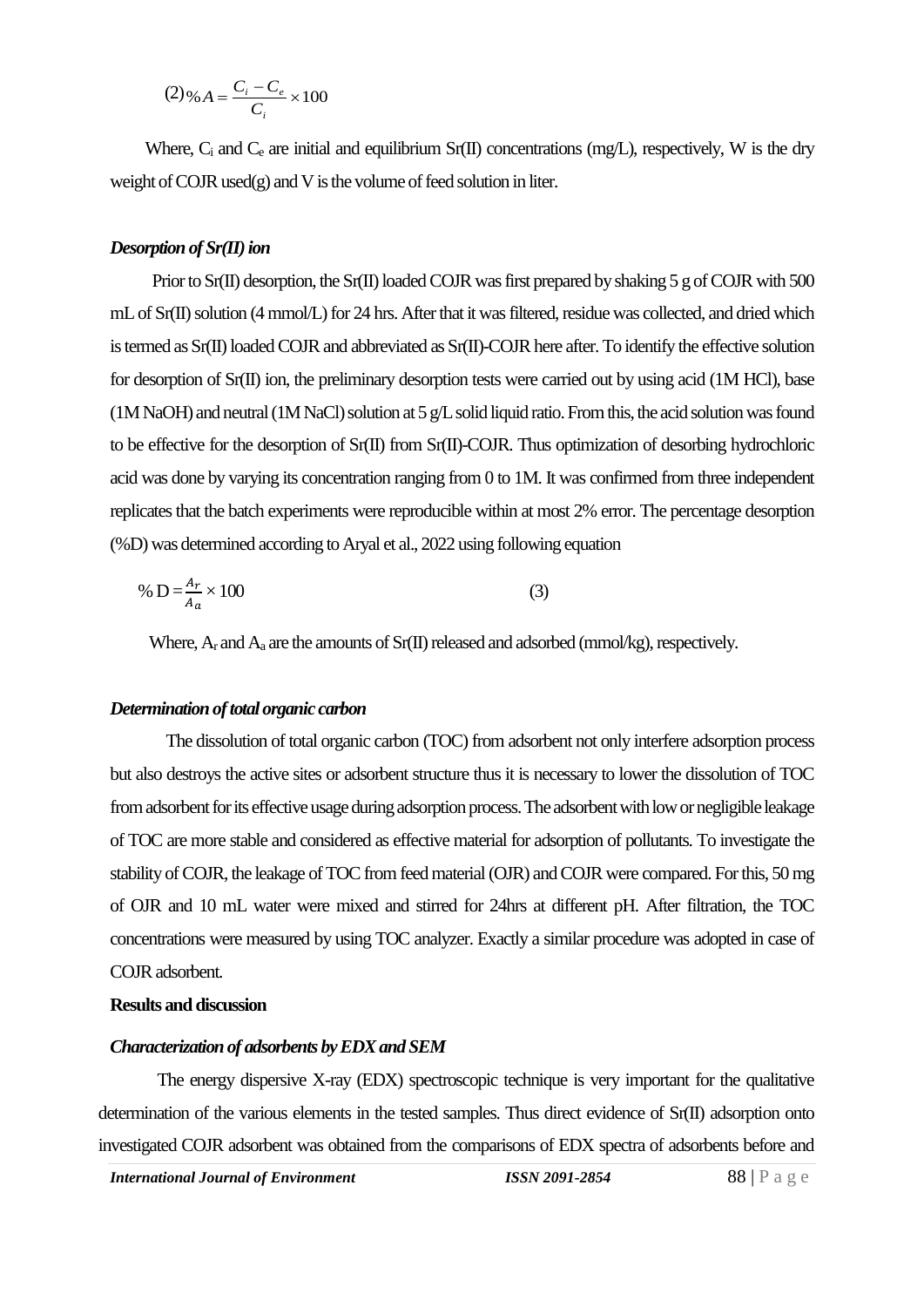after Sr(II) treatment. To examine the existence of various elements on the surface of COJR adsorbent before and after Sr(II) adsorption, the qualitative analysis of the samples of COJR and Sr(II)-loaded COJR (Sr(II)- COJR) were carried out using an energy dispersive X-ray (EDX) spectroscopy and the results are shown in Fig. **2(a)**.It is obvious from the results of this figure that there appears the peaks corresponding to elemental Carbon (C, 0.27 keV), Sodium (Na, 1.05keV), Phosphorus (P, 1.96 keV), Potassium (K, 2.74 keV), Calcium(Ca, 3.69 keV and 4.02 keV),and Iron (Fe, 6.41 keV) in COJR before the treatment of Sr(II) ions. The appearance of intense peaks of Ca and C in COJR strongly suggested that carbon and calcium are the major elements in the COJR adsorbent. However, after Sr(II) adsorption, entirely new peaks corresponding to elemental state of strontium were observed at binding energy of 14.17keV and 15.72 keVwhich provided the direct evidence of Sr(II) adsorption by COJR. Therefore, the COJR investigated in this study effectively adsorbed Sr(II) from water which can be a potential material for the treatment of  $Sr(II)$  polluted water.





It is inferred that the surface morphology of the adsorbent changes after adsorbing some adsorbate ions. Thus surface analysis of investigated COJR adsorbent was done before and after Sr(II) adsorption to investigate the variation of surface morphology by Sr(II) adsorption and the results are demonstrated in **Fig. 2(b), and 2(c)**. It is clear from the results of these figures that the surface of COJR (**Fig. 2b**) is a little bit rough, small cracks, and irregular whereas the surface became much smooth and regular after Sr(II) adsorption (**Fig. 2c**), which is resulted due to the coating of adsorbed Sr(II) on the surface of COJR during adsorption process. This also confirms and provides the evidence that COJR effectively adsorbed Sr(II) from water.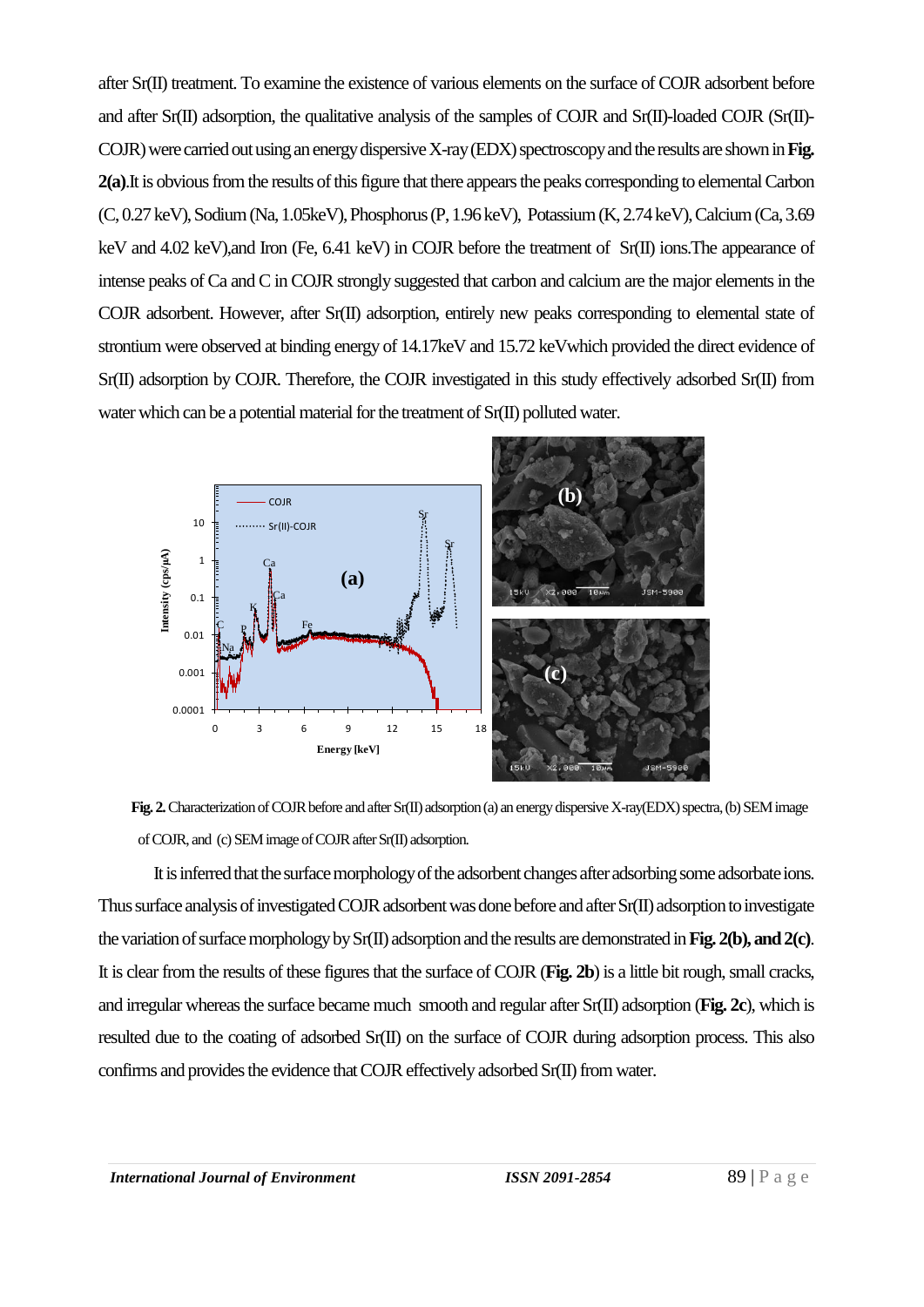#### *Dissolution of TOC from OJR and COJR*

**Fig. 3** shows the dissolution behaviors of total organic carbon (TOC) from the samples of OJR and COJR at four different pH. It is clear from the result of this figure that the leakage of TOC from both, namely OJR and COJR, increases with the lowering of solution pH. The leakage of TOC from OJR was 262 mg/L at pH 1 which was only 24 mg/L in case of COJR at this pH. TOC leakage from COJR was found to be 6 mg/Lat pH 4 whereas its value is 194 mg/L in case of OJR under same experimental conditions. It provides the strong evidence that the aqueous stability of OJR was drastically improved after carbonization. Some of the low molecular organics and polysaccharides that potentially dissolve in water were possibly converted into carbon material during carbonization reaction thereby decreasing the TOC dissolution in COJR.



**Fig. 3.** Influence of pH of the water for the leakage of TOC from OJR and COJR adsorbent (conditions: volume of water = 10 mL, amount of OJR or COJR = 50 mg, shaking time = 24 hrs, agitation speed = 150 rpm and temperature =  $30^{\circ}$ C).

#### *Effect of pH and Sr(II) adsorption mechanism*

The pH of the solution is one of the controlling parameter for the uptake of pollutants in aqueous medium because surface charge of adsorbent and adsorbate speciation changes with pH variation. **Fig. 4** shows the relationship between percentage adsorption of  $Sr(II)$  and  $Cs(I)$  onto COJR as a function of equilibrium pHs. As can be seen from the results that the adsorption of Sr(II) continued to increase when equilibrium pH rose from 2.7 to 5.3 and became constant at higher pH. The reason of increase in adsorption efficiency of Sr(II) at elevated pH is due to cation exchange behavior described as follows. At lower pH, the surface of COJR becomes more and more positive where adsorption of positively charged Sr(II) is unfavorable due to electrostatic repulsion thereby decreasing the percentage adsorption. However, at higher pH the surface of the adsorbent becomes more and more negative due to the increase in concentration of hydroxide ion where adsorption of positively charged Sr(II) is more feasible *via* columbic force of attraction that potentially increases Sr(II) adsorption. Moreover, the result of this figure also provides the evidence that the uptake of Cs(I) by COJR is negligible in entire range of tested pH from the mixed solution containing

*International Journal of Environment ISSN 2091-2854* **90 | P a g e**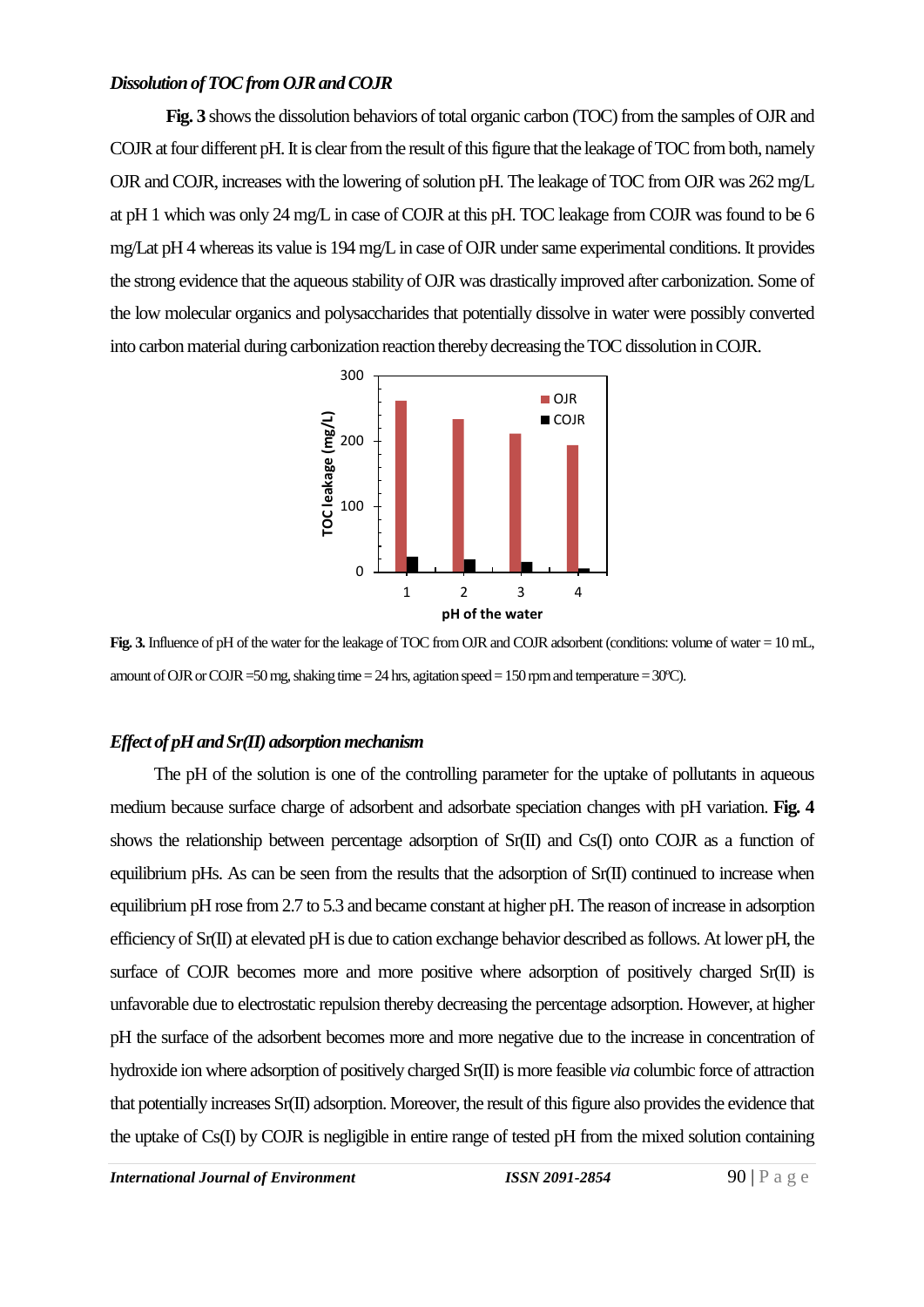Sr(II) and Cs(I), indicating high selectivity of COJR adsorbent for Sr(II) ions. EDX spectrum of COJR (Fig. 2a) contains appreciable amount of calcium whose physiochemical behaviors are similar with strontium sothat adsorption can occur simply by replacing calcium *via* cation exchange process, which is considered to be amain cause of high selectivity of COJR for Sr(II) ion.

The percentage adsorption of Cs(I) was not higher than 2.3 even at optimum pH using COJR adsorbent so that the COJR is not effective for the treatment of Cs(I) polluted water. The radioactive isotopes of Cs(I) and Sr(II) commonly exist in the wastewater produced during nuclear energy generation from where only Sr(II) can be selectively adsorbed using investigated COJR adsorbent.



**Fig. 4.** Effect of pH for the adsorption of Sr(II) and Cs(I) onto COJR (conditions: volume of solution = 10 mL, metal solution = mixture of 0.05 mmol/L Sr(II) and  $7.5 \times 10^3$ mmol/L Cs(I),weight = 10 mg, speed = 150 rpm and temperature = 30°C).

# *Effect of contact time*

**Fig. 5** shows the effect of operating contact time on the adsorption of  $Sr(II)$  at  $30^{\circ}C$  for a COJR dose of 1 g/L. It is clear from the result of this figure that Sr(II) ion adsorption increases rapidly at the beginning or at early contact times. The process achieves almost 136.1 mmol/kg at 0.25 hrs then reached 156.2 mmol/kg after one hour contact and attains equilibrium after 2 hrs. The rapid uptake of Sr(II) onto COJR is due to the presence of large number of available active sites for Sr(II)on the surface of COJR at the start of the experiment. Although the equilibrium was reached within 2 hrs of contact, however, in the subsequent experiments the solid-liquid mixtures were shaken for 24 hrs to ensure complete equilibrium.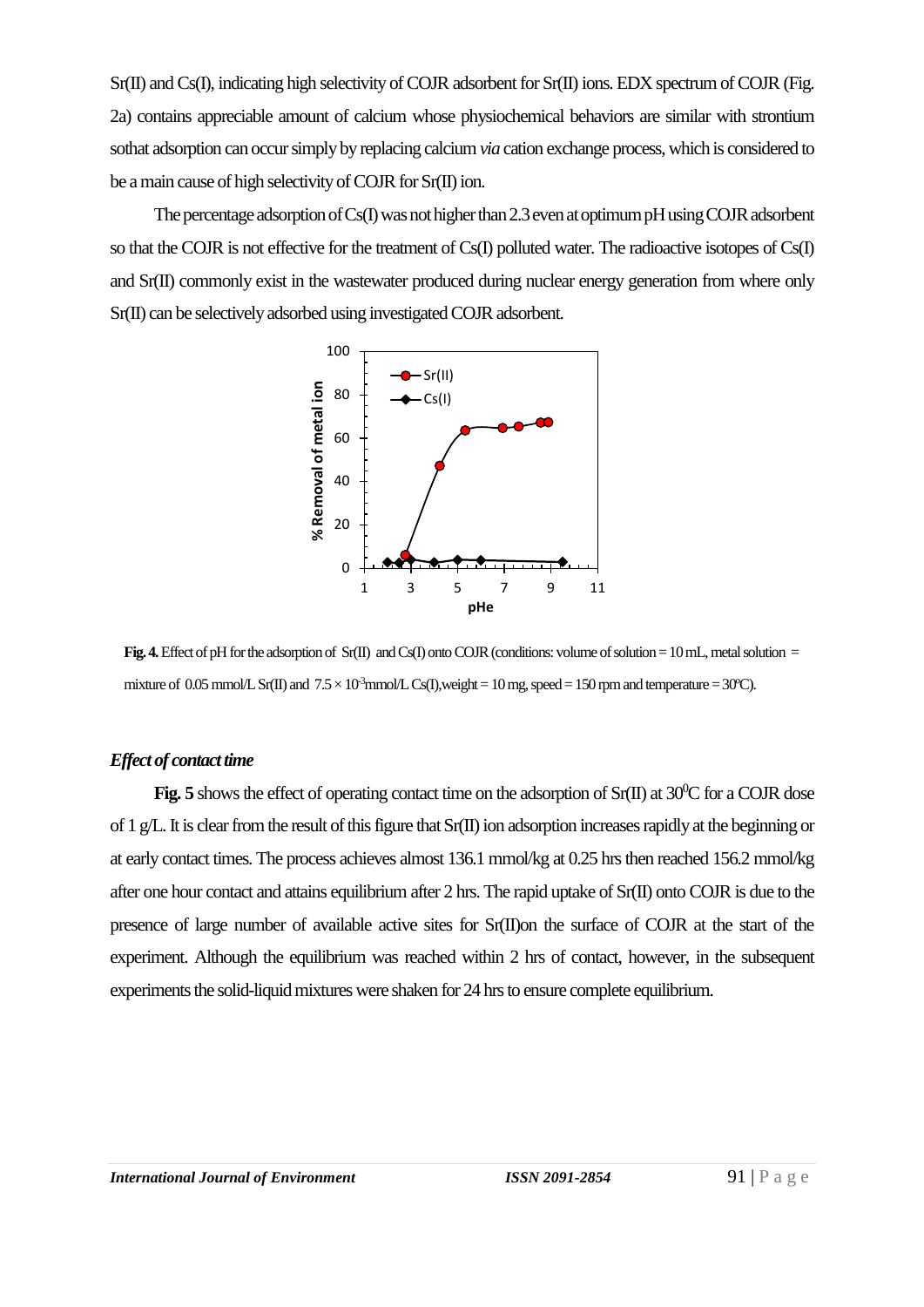

**Fig. 5.** Adsorption kinetic of Sr(II) from water using COJR (conditions: volume of solution = 200 mL, strontium concentration = 0.25 mmol/L, weight =  $200$  mg, speed =  $150$  rpm, pH =  $5.6$  and temperature =  $30^{\circ}$ C).

#### Adsorption isotherm of Sr(II) ion

The adsorption isotherm is the relationship between the uptake capacity of adsorbent as a function of equilibrium concentration of adsorbate ion. The isotherm studies were carried out to investigate the effect of Sr(II)concentration during adsorption using COJR adsorbent. **Fig. 6** shows the experimental isotherm plots for Sr(II) adsorption by the COJR at pH 5.6. From the results of this figure, the adsorption of Sr(II) increased with increasing equilibrium concentration of  $Sr(\Pi)$  at low concentration regions while it tends to approach a constant or plateau values at higher concentrations, exhibiting the formation of monolayer of Sr(II) on the COJR surface during Sr(II) adsorption process. A similar adsorption behavior was observed in case of rare metals adsorption using orange waste gel (Paudyal et al., 2013). Consequently, the adsorption isotherm data were fitted according to the following Langmuir and Freundlich models. The linearized form of Langmuir monolayer adsorption model can be expressed by the equation (Eq. 4) as(Langmuir 1916; Chen et al., 2011; Poudel et al., 2021)

$$
\frac{C_e}{Q_e} = \frac{1}{Q_{\text{max}}b} + \frac{C_e}{Q_{\text{max}}}
$$
 (4)

Where, C<sub>e</sub> (mmol/Land Q<sub>e</sub> (mmol/kg) are the equilibrium concentration and amount of adsorption, respectively, while Q<sub>max</sub> is the maximum adsorption capacity and b (L/mmol) is Langmuir constant related to the binding energy of adsorption. The maximum adsorption capacity (q<sub>max</sub>) and adsorption equilibrium constant (b) were calculated from the slope and intercept of the linear plot of  $C_e/Q_e$ *versus*  $C_e$  (**Fig. 7a**). These values are listed in **Table 1.**Freundlich isotherm model can be expressed in the form of the equation (Eq. 5) as (Freundlich 1906; Ghaemi et al., 2011)

 $\log Q_e = \log K_F + (1/n) \log C_e$  (5)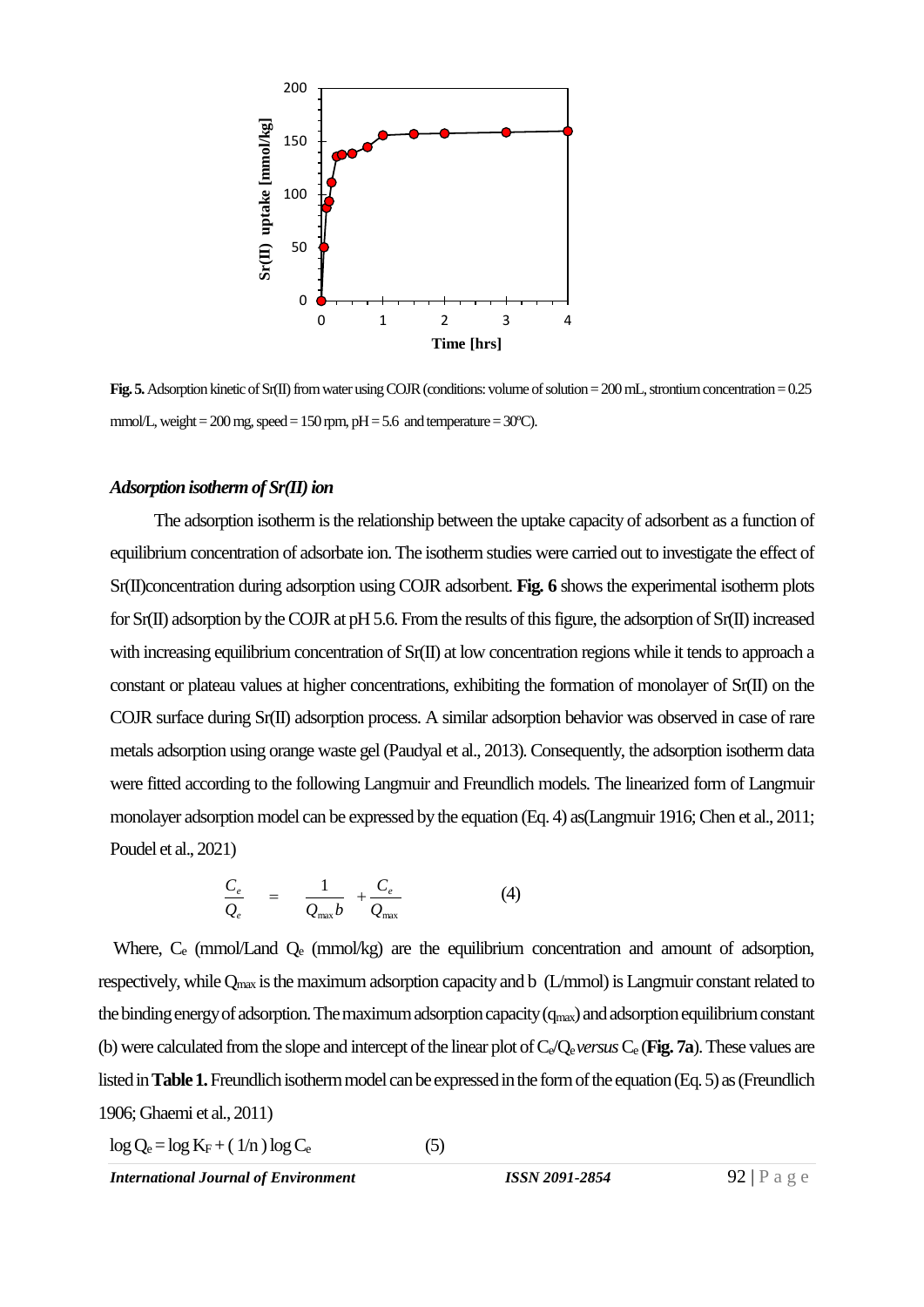Where,  $K_F$  and n are Freundlich constants related to the adsorption capacity and adsorption intensity, which can be calculated from the intercept and slope of the linear Freundlich plot of log  $Q_e$ *versus* log  $C_e$  (**Fig. 7b).** From the observation of high values of the correlation coefficient  $(R^2)$  for both the Langmuir model  $(R^2)$  $= 0.98$ ) and Freundlich model ( $R^2 = 0.98$ ), it suggested that the experimental data were fitted to both the isotherm models. From the literature, the Sr(II) uptake capacities of some adsorbents such as hydrous Cr(VI) oxide, dolomite powder, and plant root tissue were reported as 0.61, 13.02, and 143.2 mmoL/kg, respectively (Mishra et al., 1995; Ghaemi et al., 2011). Compared with these results, the maximum uptake capacity of Sr(II) using COJR investigated in this study (322.58 mmoL/kg) is much higher suggesting that COJR can be a good candidate capable of adsorbing Sr(II) from water.





To evaluate the feasibility and suitability of the investigated adsorption process, a dimensionless separation factor  $(R_L)$  was applied. The  $R_L$  value of the system is related to Langmuir constant (b, L/mmol) by following equation (Eq. 6) as (Xia et al., 2011)

$$
R_L = \frac{1}{1 + bC_i} \tag{6}
$$

Where, b is Langmuir equilibrium constant,  $C_i$  is the initial concentration of  $Sr(II).R_L$  may be zero, one, or greater than one showing irreversible, linear, and unfavorable nature of reaction, respectively.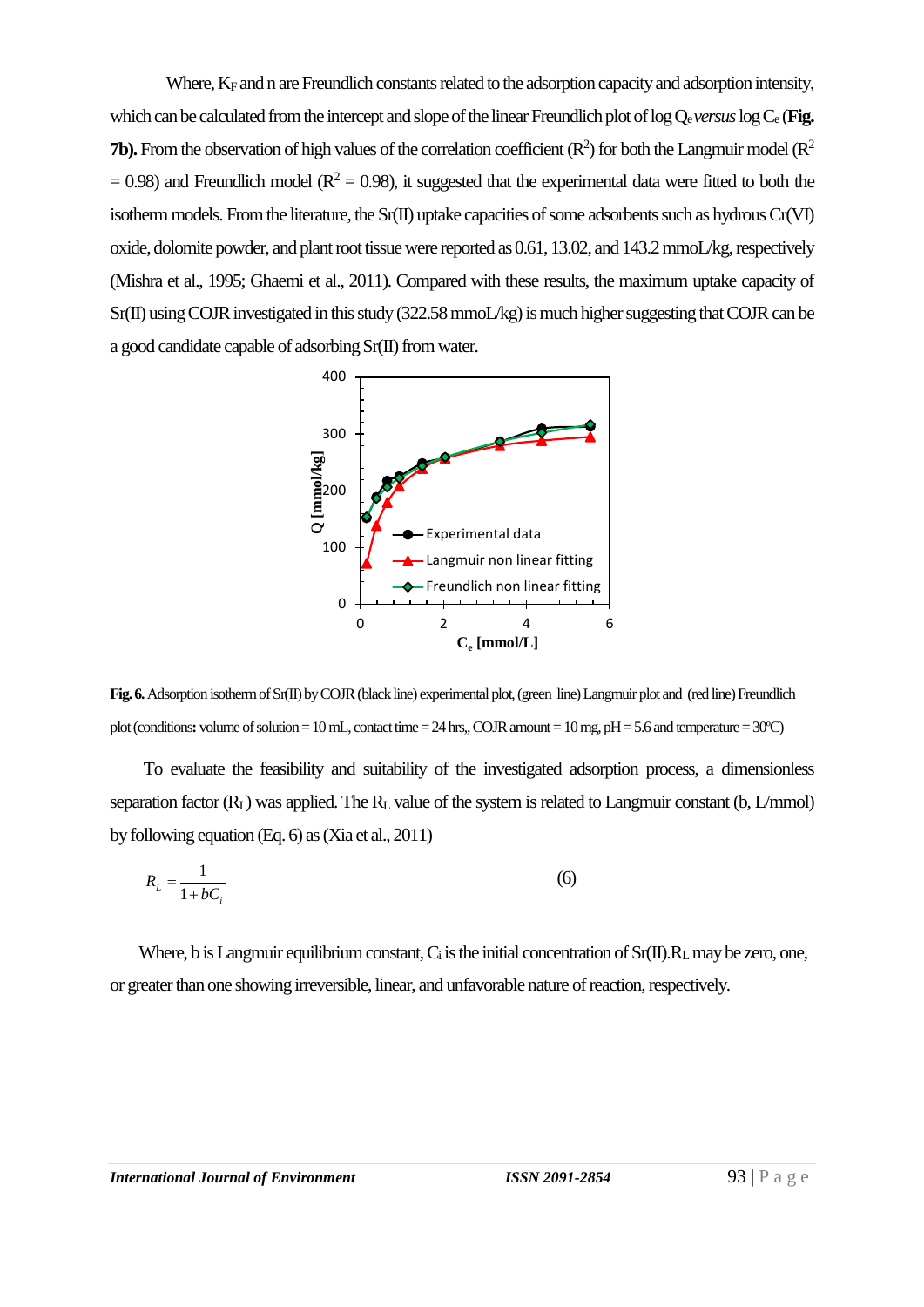

**Fig. 7.** Modeling of experimentaldata using (a) Langmuir isotherm model, and (b) Freundlichisotherm model.

The variation of RLvalue as a function of initial Sr(II) concentration is shown in **Fig. 8**. It is evident from this result that the values of  $R_L$  were found in between 0 to1 for all the concentrations. The value of  $R_L$ represent:  $0 < R_L < 1$  (favorable), whereas  $R_L > 1$  (unfavorable),  $R_L = 1$  (linear) and  $R_L = 0$  (irreversible). The values of R<sup>L</sup> for lowest Sr(II) concentration (0.30 mmol/L) is 0.0187 and highest Sr(II) concentration studied  $(5.95 \text{ mmol/L})$  is  $0.0009$  (i.e.,  $0 < R_{\text{L}} < 1$ ), which implies that the adsorption process belonging to a favorability. A similar behavior was observed by Poudel et al., 2021 in case of As(V) adsorption using Zr(IV) modified and saponified pomegranate peel (Zr@SPP) adsorbent.



**Initial Sr(II) concentration [mmol/L]**

**Fig. 8.** *Variation of R<sup>L</sup> value as a function of initial concentration of Sr(II) ion.*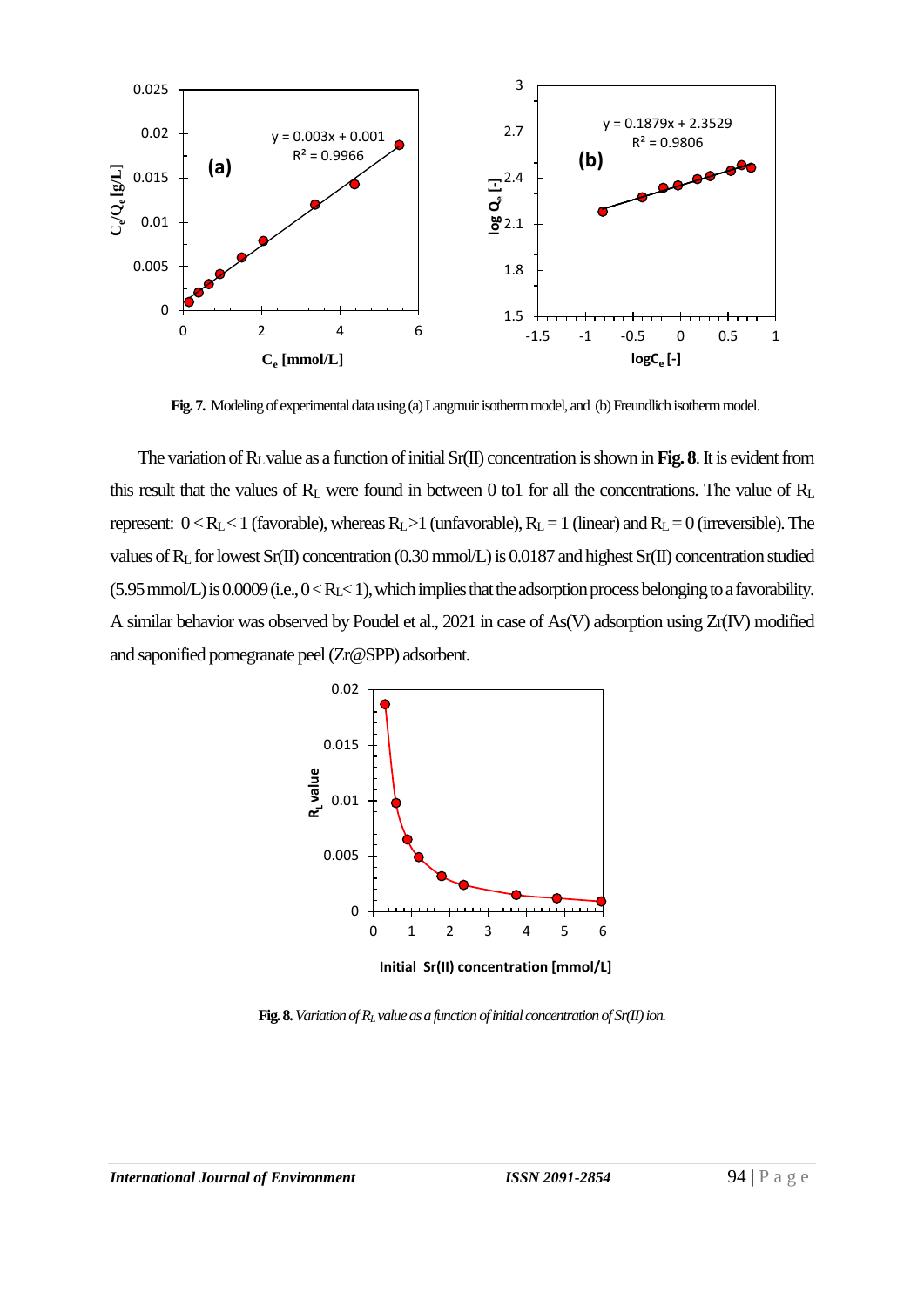|                                                               | Evaluated isotherm parameters for the adsorption of $Sr(II)$ |        |
|---------------------------------------------------------------|--------------------------------------------------------------|--------|
| <b>Langmuir parameters</b>                                    | $Q_{\text{max}}$ (mmol/kg)                                   | 322.58 |
|                                                               | B(L/mmol)                                                    | 1.93   |
|                                                               | $\mathbb{R}^2$                                               | 0.97   |
| <b>Freundlich parameters</b>                                  | $K_F$ (mmol/kg)                                              | 324.91 |
|                                                               | n                                                            | 5.32   |
|                                                               | $\mathbb{R}^2$                                               | 0.98   |
| Experimental uptake capacity of COJR for Sr(II) ion (mmol/kg) |                                                              | 314.98 |

#### *Effect of solid-liquid ratio*

The experiments were carried out with eight different dosages, *viz.* 0.5, 1.0, 1.5, 2.0, 3.0, 4.0, 6.0 and 8.0 g/L of COJR with 54.8 mg/L Sr(II) concentration. This experiment was carried out to optimize the sorbent dosages to lower down the Sr(II)level to the tolerance limit (4 mg/L) set by EPA. **Fig. 9** shows the residual concentration of Sr(II) ions in the aqueous solution after the adsorption onto COJR at different dosages at pH 5.6 . A significant decrease in remaining concentrations of Sr(II) ion with an increase in the dosage of COJR was observed as expected after adsorption. The reason of decreasing Sr(II) level with the increase of COJR dosage is due to the increase of active adsorption sites for Sr(II) at higher mass. The Sr(II) concentration was found to be down to EPA standard by using COJR dosages higher than6g/L. Therefore, the COJR investigated in this study can be expected as an excellent green, low cost and environmentally friendly material to treat the aqueous solution contaminated with Sr(II) ion.



Fig. 9. Effect of COJR dosage for the removal of Sr(II) from aqueous solution (conditions: pH = 5.6, Sr(II) concentration = 57.3 mg/L, volume of test solution = 10 mL, shaking time =  $24$  hrs and temperature =  $30^{\circ}$ C).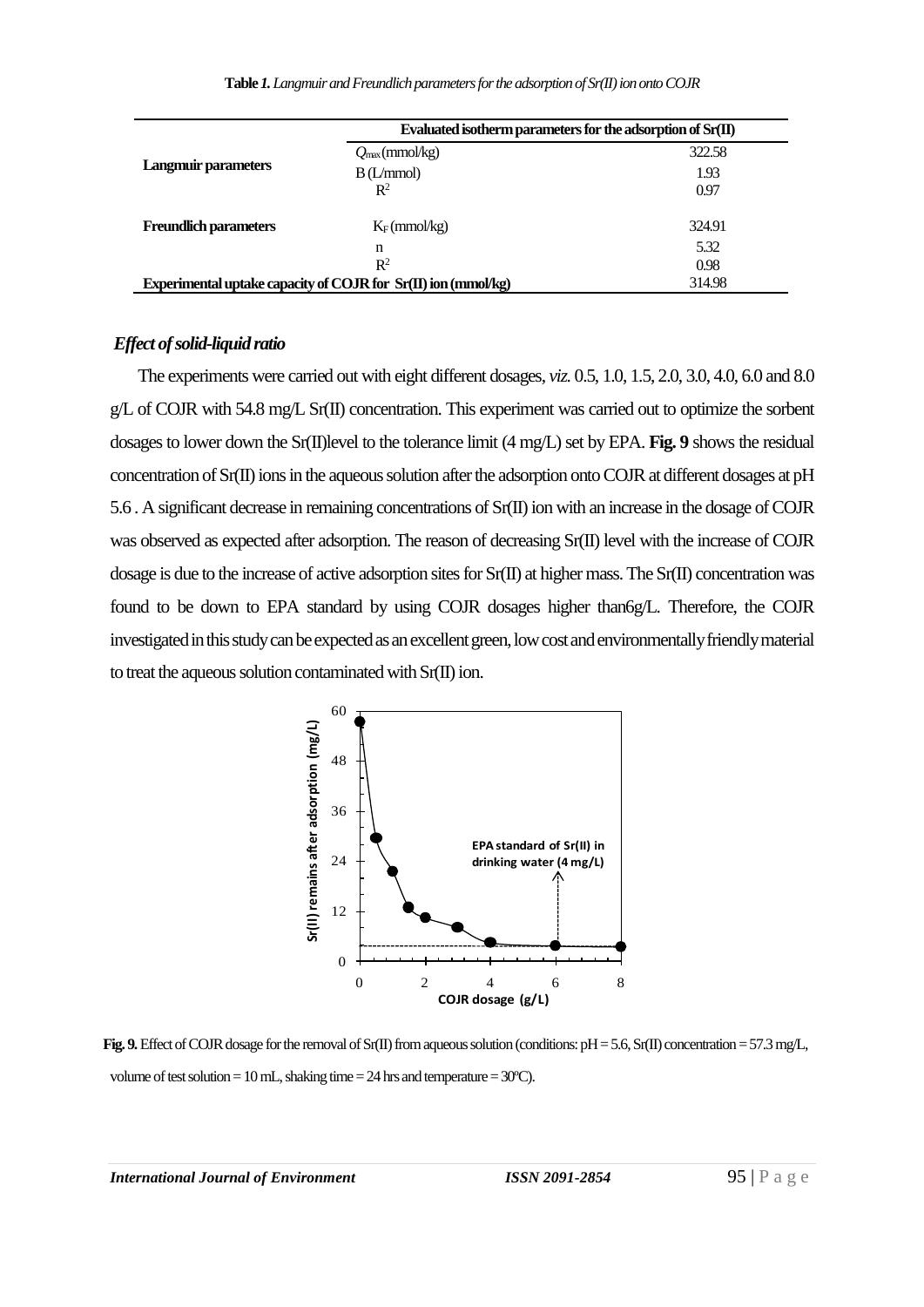# *Desorption of adsorbed Sr(II)*

After finding the suitable desorbing solution (HCl solution) from the preliminary test, the optimization of HCl was done by desorbing Sr(II) from Sr(II)-COJR at varying concentration of HCl. **Fig. 10** shows the result of desorbed percentage of Sr(II) using 0.01, 0.05, 0.1, 0.25, 0.5, 0.75 and 1MHCl solution. It is evident from the result of this figure that the percentage desorption of Sr(II) increased sharply from 2.8to 91.5% by increasing HCl concentration from 0.01 to 0.25M whereas more than 97% desorption was achieved at a concentration higher than 0.5M. After that, the desorption percentage of Sr(II) gradually increased with further increase of HCl concentrations. Thus 0.5M HCl was optimized for the effective desorption of Sr(II) from Sr(II)-COJR.



**Fig.10.**Desorption of Sr(II) from Sr(II) loaded COJR at different concentration of acidic solution.(conditions: amount of Sr(II) in Sr(II) loaded COJR = 245 mmol/kg, amount of  $Sr(II)-COJR = 50$  mg, amount of acid (HCl) used = 10 mL, and shaking time = 6 hrs)

# **Conclusions**

In this study, the effects of various parameters on the removal of Sr(II) from aqueous solutions were investigated. The experiments showed that adsorption of Sr(II) was highly dependent on pH, and the maximum adsorption was attained at pH around 5.6.The rate of Sr(II) adsorption onto COJR was concluded to be fast and equilibrium was reached within 2 hrs. Aqueous insolubility of OJR could be dramatically lowered after carbonization at 800°C. Langmuir and Freundlich isotherms both demonstrated the satisfactory fitting to experimental data. The maximum adsorption capacity  $(Q_{\text{max}})$  of COJR for Sr(II) was found to be 322.58 mmol/kg from Langmuir isotherm modeling. The concentration of Sr(II) could be lowered down to the EPA standard by using COJR higher than 6 g/L.The adsorbed Sr(II) could be quantitatively desorbed by 0.5M HCl. From these results, it is concluded that the COJR investigated in this work can be used as a lowcost, environmentally friendly and effective value-added material for the decontamination of water and wastewater polluted with Sr(II) ion.

*International Journal of Environment ISSN 2091-2854* **96 | P a g e**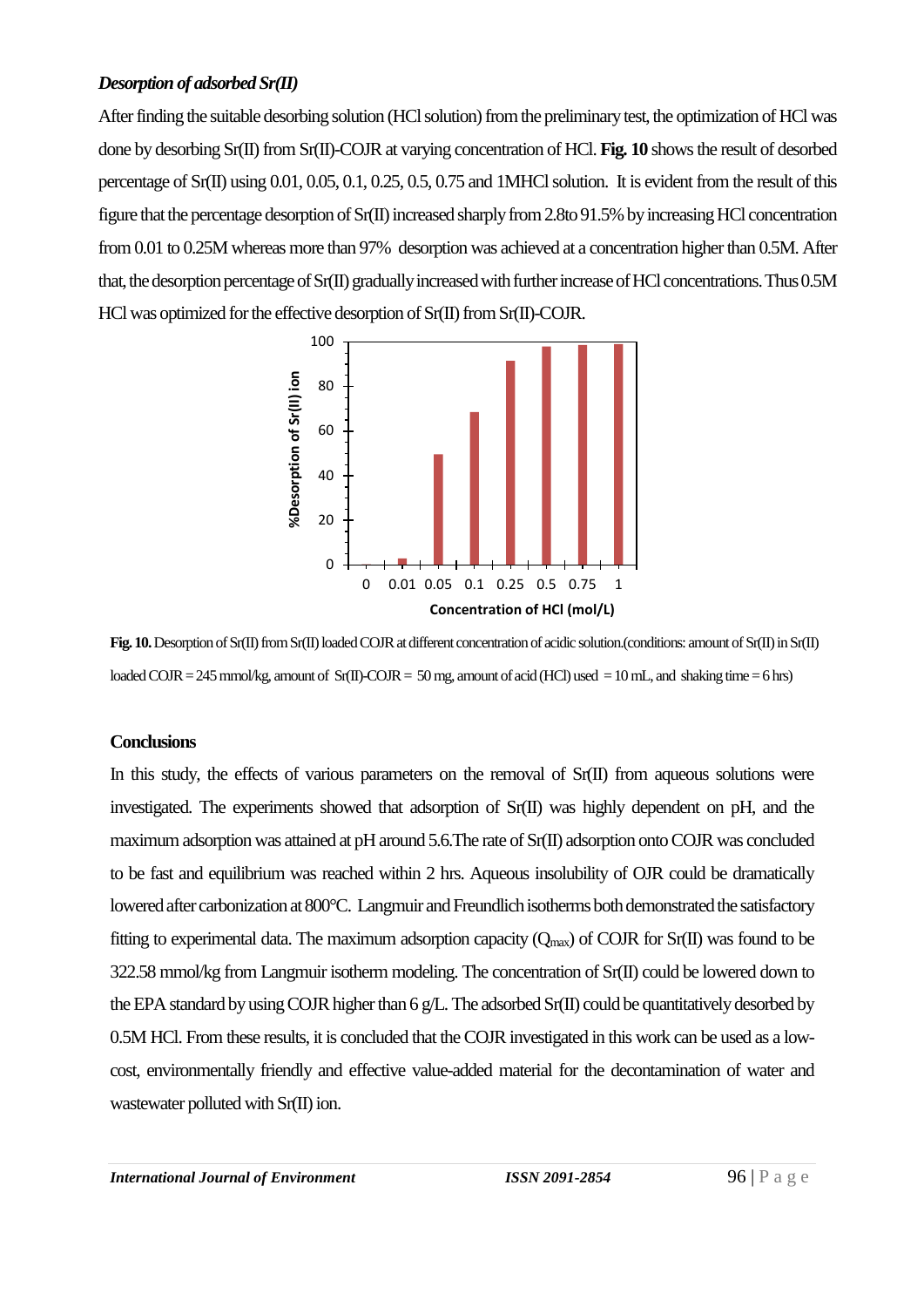### **Conflicts of interest**

The authors declare no conflicts of interest.

### **Author contribution statements**

Project design, Experiment, Resources, Manuscript writing, Revising: **Hari Paudyal**; Data curation, Manuscript review and editing: **Bimala Pangeni and Prabin Basnet**; Conceptualization andsupervision: **Katsutoshi Inoue**.

# **References**

- Ahmadpour, A., Zabihi, M., Tahmasbi, M. and Bastami, T.R., 2010. Effect of adsorbents and chemical treatments on the removal of strontium from aqueous solution. *Journal of Hazardous Materials,* 182,551−556.
- Aryal, R.L., Thapa, A., Poudel, B.R., Pokhrel, M.R., Dahal, B., Paudyal, H. and Ghimire, K.N., 2022. Effective biosorption of arsenic from water La(III)-loaded carboxyl functionalized water melon rind. *Arabian Journal of Chemistry*, 15(3), 103674.
- Chen, J.P., 1997. Batch and continuous adsorption of Sr<sup>2+</sup> by plant root tissues, *Bioresource Technology*, 60, 185−189.
- Freundlich, H., 1906. Uber die adsorption in losungen. *Journal of Physical Chemistry,* 57, 385 470.
- Garcia, R.S., Maladovan, M., Fortunato, G., Wunderli, S. and Ignacio, J., 2007. Evaluation of strontium isotope abundance ratios in combination with multi-elemental analysis as a possible tool to study the geographical origin of ciders. *AnalyticaChimicaActa,* 590, 55−66.
- Ghaemi, A., Mostaidi, M.T. and Maragheh, M.G., 2011. Characterization of  $\text{Sr}^{2+}$  and  $\text{Ba}^{2+}$  adsorption from aqueous solutions using dolomite powder. *Journal of Hazardous Materials,*190, 916−921.
- Grynpas, M.D., Hamilton, E., Cheung, R., Souders, Y., Deloffre, P., Hott, M. and Marie, P.J., 1996. Strontium increases vertebral bone volume in rats at a low dose that does not induce detectable mineralization defect. *Bone,* 18(3), 253−259.
- Karasyova, O.N., Ivanova, L.I., Lakshtanov, L.Z. and Ovgren, L.L., 1999. Sr<sup>2+</sup> sorption on hematite at elevated temperatures. *Journal of Colloid and Interface Science,*220, 419−428.
- Langmuir, I., 1916. The constitution and fundamental properties of solids and liquids. *Journal of Americon Chemical Society,*38, 2221- 2295.

*International Journal of Environment ISSN 2091-2854* 97 | P a g e